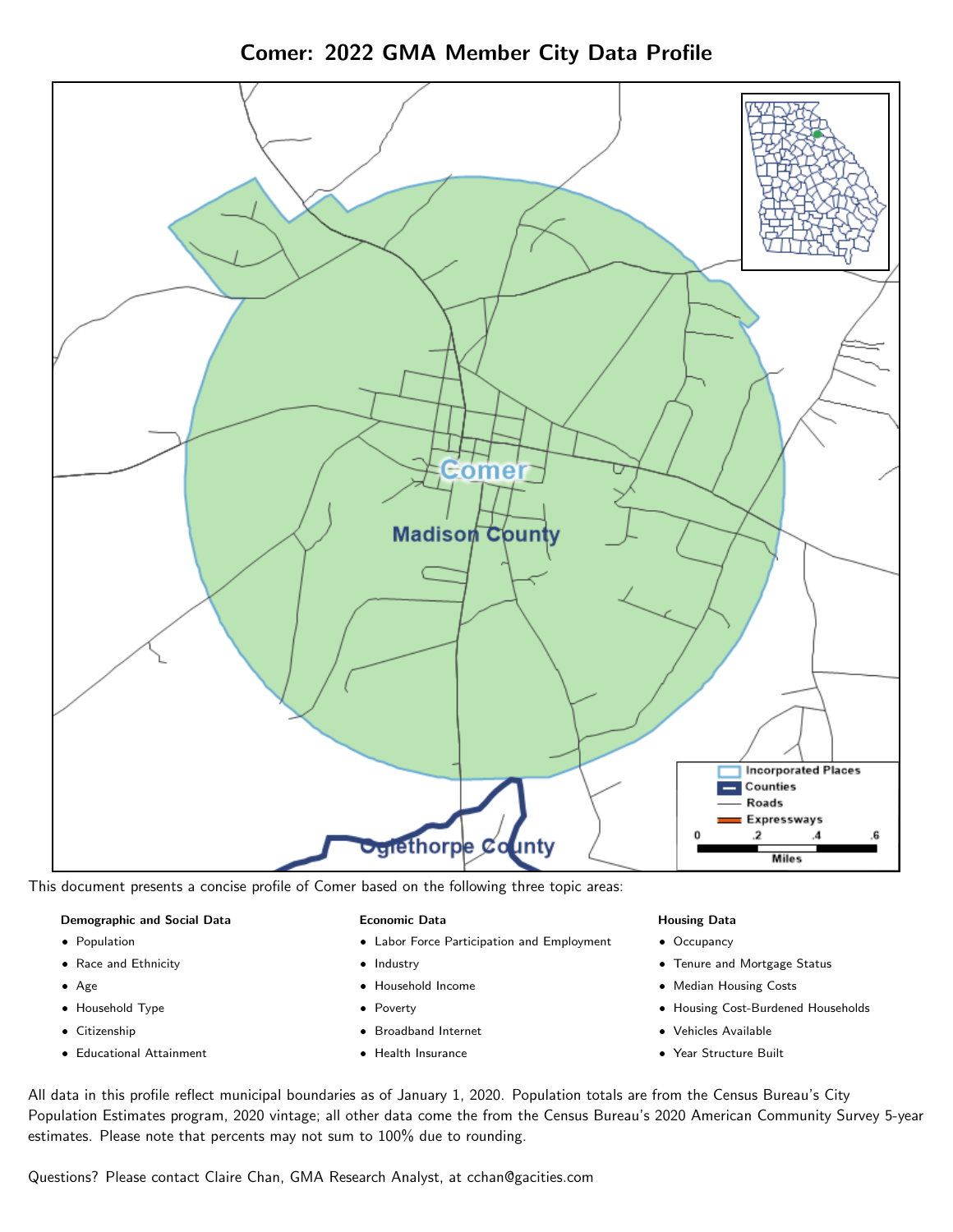# Comer: Demographic and Social





16% 14% 12% 10% 8% 6% 4% 2% 0% 2% 4% 6% 8% 10% 12% 14% 16%



Source: American Community Survey, 2020 5-year estimates, table B05002 Source: American Community Survey, 2020 5-year estimates, table B15002

### Race and Ethnicity



Source: U.S. Census Bureau, City Population Estimates, 2020 vintage Source: American Community Survey, 2020 5-year estimates, table B03002

## Household Type



Source: American Community Survey, 2020 5-year estimates, table B01001 Source: American Community Survey, 2020 5-year estimates, table B11001

### Educational Attainment



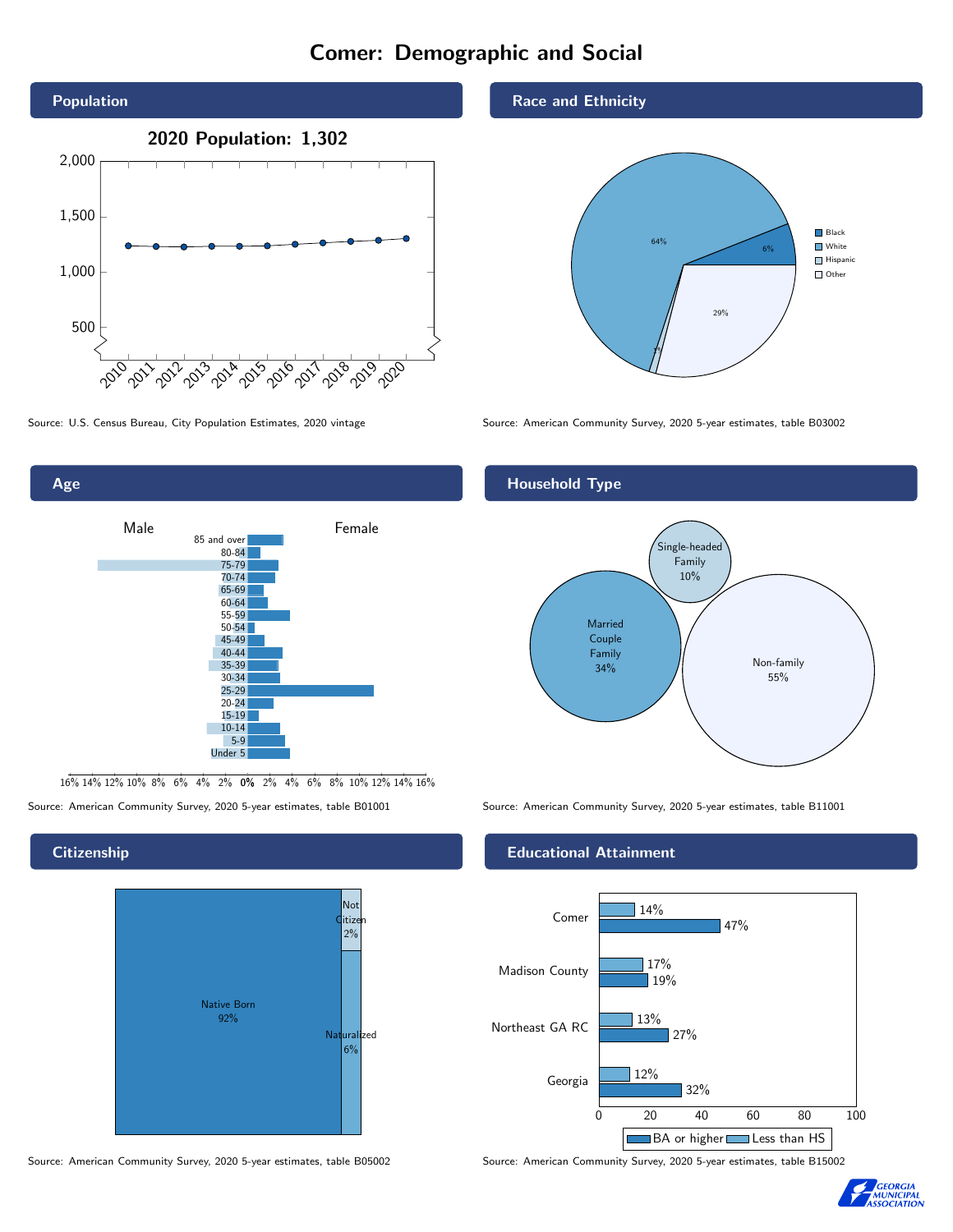# Comer: Economic



Source: American Community Survey, 2020 5-year estimates, table B23001 Note: Unemployment rate is based upon the civilian labor force.

# Industry

| Agriculture, forestry, fishing and hunting, and mining      | $4\%$ |
|-------------------------------------------------------------|-------|
| Construction                                                | 5%    |
| Manufacturing                                               | 9%    |
| <b>Wholesale Trade</b>                                      | $1\%$ |
| Retail Trade                                                | $1\%$ |
| Transportation and warehousing, and utilities               | 5%    |
| Information                                                 | $0\%$ |
| Finance and insurance, real estate, rental, leasing         | $4\%$ |
| Professional, scientific, mgt, administrative, waste mgt    | 29%   |
| Educational services, and health care and social assistance | 28%   |
| Arts, entertainment, recreation, accommodation, food        | 7%    |
| service                                                     |       |
| Other services, except public administration                | 3%    |
| Public administration                                       | 3%    |

Source: American Community Survey, 2020 5-year estimates, table C24030



Source: American Community Survey, 2020 5-year estimates, tables B19013 and B19025 Source: American Community Survey, 2020 5-year estimates, table B17010



### Poverty



## **Health Insurance**



Source: American Community Survey, 2020 5-year estimates, table B28002 Source: American Community Survey, 2020 5-year estimates, table B18135